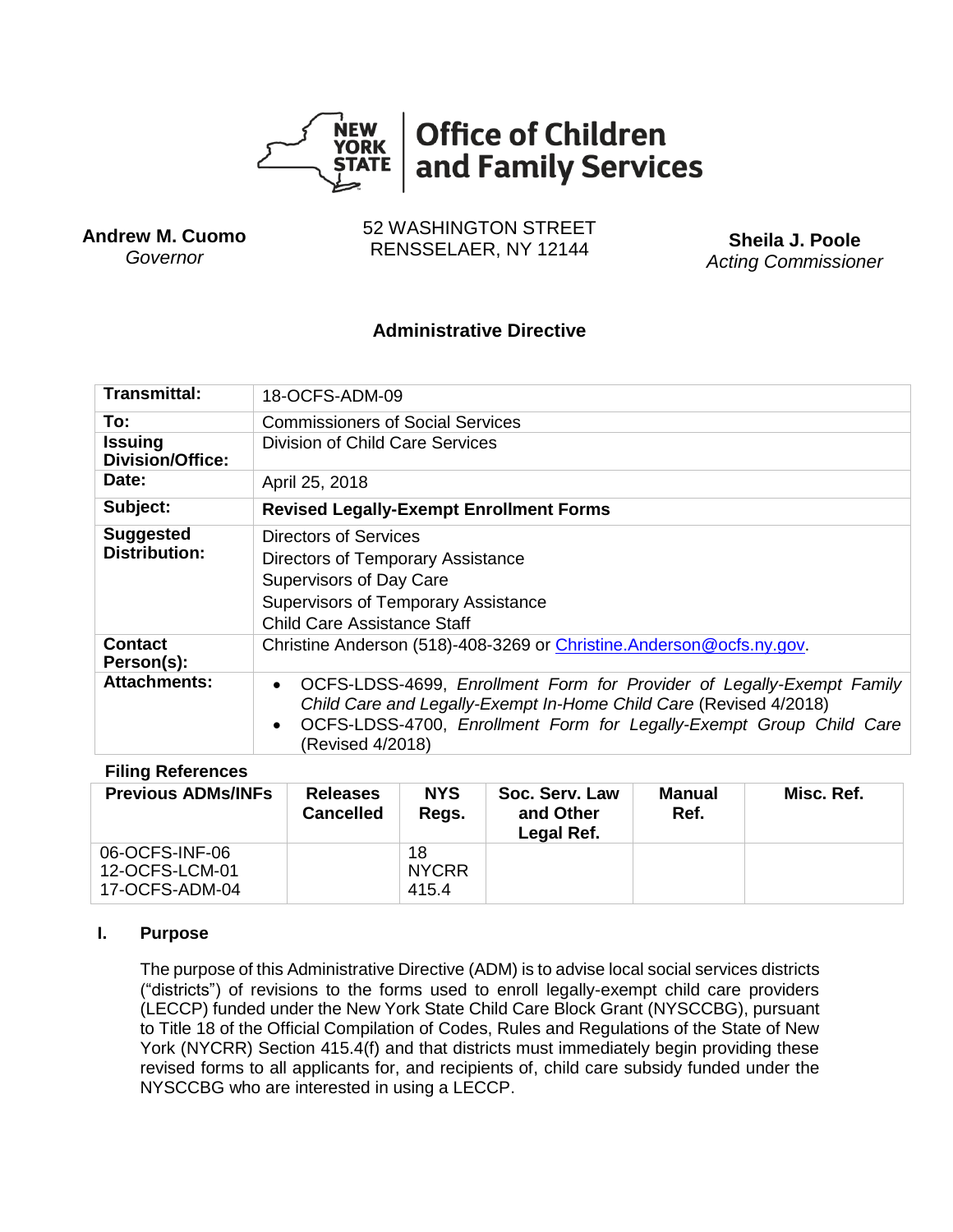# **II. Background**

Pursuant to NYCRR 415.4(f), districts must provide a child's parent/caretaker that has applied for or is receiving child care subsidies under the NYSCCBG, and who is interested in using a LECCP, with an enrollment package and notify the parent/caretaker that the complete package must be submitted to the applicable Legally-Exempt Caregiver Enrollment Agency (LECEA).

In response to changes in the Section 658E(c)(2)(I) of the Child Care and Development Block Grant Act of 2014 (CCDBG), requiring minimum health and safety pre-service training in specified topic areas for child care providers, OCFS promulgated changes to 18 NYCRR sections 414.14, 415.4, 416.14, 417.14, 418-1.14, and 418-2.14.

On May 31, 2017, OCFS issued 17-OCFS-ADM-04 to officially notify districts of the preservice health and safety training requirement, that the enrollment package would be revised to comply with the new requirement, and that, until the enrollment packet could be revised, districts must provide the "Dear Enrolling Legally-Exempt Caregiver" letter and the OCFS-4699.3, Legally-Exempt Child Care Training Record From (revised 4/2017) with the enrollment packages distributed to newly enrolling child care subsidy applicants and recipients.

OCFS adopted emergency regulations, effective April 16, 2018, that require minimum staffto-child supervision ratios and maximum group size requirements, unless a more stringent standard is required by law.

#### **III. Program Implications**

The legally-exempt provider enrollment forms (OCFS-LDSS-4699 and OCFS-LDSS-4700) have been revised to address the minimum pre-service health and safety training, as well as other revisions to aid in the enrollment process. The enrollment form for legally-exempt group providers (OCFS-LDSS-4700) has also been revised to include the minimum staffto-child supervision ratios and maximum group size requirements.

Districts are required to provide the current version of the OCFS-LDSS-4699 or the OCFS-LDSS-4700, as applicable, to a child's caretaker, who has applied for or is receiving child care subsidies under the NYSCCBG and who is interested in using a LECCP. Each district must have procedures in place to distribute the current version(s) of the enrollment package and required attachments to all applicants for, and recipients of, child care subsidy who wish to use a LECCP.

Effective August 1, 2018, all LECCPs enrolling to provide subsidized child care services must submit the applicable, revised enrollment form to the LECEA, or their enrollment cannot proceed.

## **IV. Required Action**

Effective immediately, districts must distribute the revised legally-exempt enrollment forms, OCFS-LDSS-4699, and OCFS-LDSS-4700, to all applicants for, and recipients of, child care subsidy funded under the NYSCCBG who are interested in using an LECCP. Use of these updated forms relieves districts of the obligation to provide the "Dear Enrolling Legally